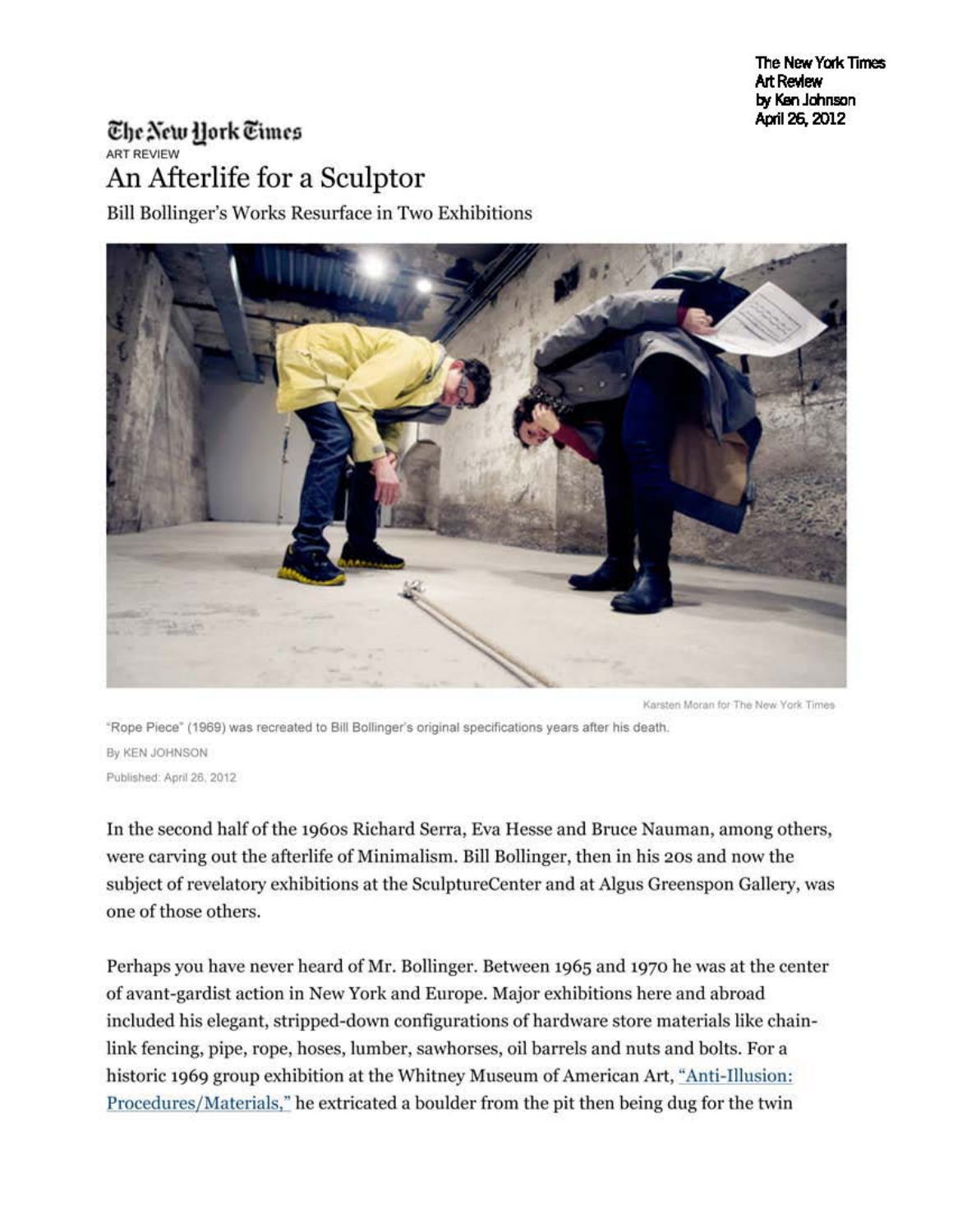towers and transported it to the museum, where it was awarded pride of place at the show's entrance.

In 1970 Mr. Bollinger organized an extraordinarily ambitious installation of water-filled barrels, hoses and wooden structures in a vast rented space on the 19th floor of the Starrett-Lehigh building in Chelsea. The critic Peter Schjeldahl wrote an appreciative review for The New York Times, but it was otherwise a disastrous undertaking for Mr. Bollinger. Partly because of the onerous financial obligations it left him with and partly because of personal issues related to a troubled marriage and a young son, he left the city to live upstate. He continued to make art and taught at various colleges, but his last exhibition in New York was in 1974, at OK Harris in SoHo. In the 1980s he tried to get back into the game, but the landscape of art had drastically changed and what he had to offer was no longer relevant. He was bitterly disappointed. When he died at 48 from the effects of alcoholism, he was a forgotten man.

Bollinger's return to art-world consciousness is owed in large part, if not entirely, to a remarkable essay by the sculptor Wade Saunders published in Art in America in 2000. Operating as much like a detective as an art historian, Mr. Saunders relied on photographs and other documentary materials, along with his memories, to reconstruct in detail a career that he felt deserved to be remembered and honored.

In 2007 Mitchell Algus, a dealer who has specialized in rediscovering forgotten artists, presented works by Mr. Bollinger in a two-person show. Then, last year, a version of the show now at the SculptureCenter made its debut at theKunstmuseum Liechtenstein, Vaduz. Organized by Christiane Meyer-Stoll, a curator there, it consisted mainly of works acquired by the German dealer and collector Rolf Ricke in the late 1960s.

Nicely installed in the SculptureCenter's cavernous spaces, "Bill Bollinger: The Retrospective" presents about 40 sculptures, installations and drawings from 1966 to 1970. Many are recent reconstructions based on Mr. Bollinger's exacting specifications. On display are metal pipes connected by flexible transparent tubing forming U-shapes on the floor; lengths of rope stretched between floor and ceiling and between bolts embedded in the floor; and a pair of wheelbarrows filled to their brims with water. Fine, black graphite powder covers half the floor of a side gallery. In the temporarily annexed, unfinished lobby of a neighboring building, an approximately 33-foot piece of transparent tubing formed into a circle and half full of water lies on the floor; black hoses snake in and out of water-filled oil drums; and a 12-foot square made of two-by-fours is mounted on sawhorses. Best of all, in